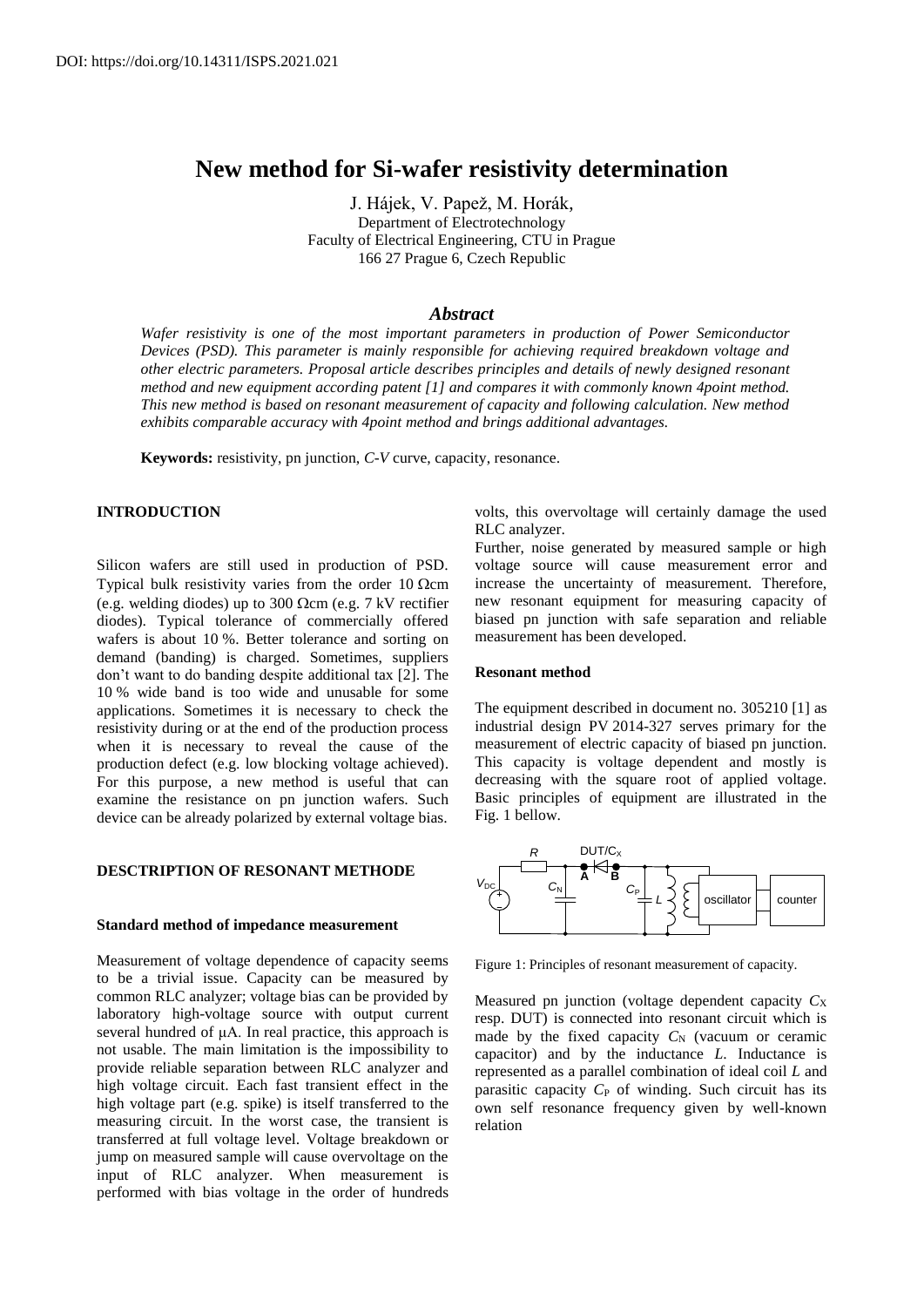$$
f_r = \frac{1}{2\pi\sqrt{L\left(\frac{C_N C_X}{C_N + C_X} + C_p\right)}}.\tag{1}
$$

The self-resonant frequency *f*<sup>r</sup> depends mainly on the capacity of measured junction  $C_X$ . This capacity  $C_X$  can be significantly changed by connecting external voltage bias  $V_{DC}$  through coupling impedance  $R$ . The applied external DC voltage (bias) does not create any voltage drop across the inductance *L*. Therefore, the polarization voltage on measured sample (DUT) will be exactly the same as on the voltage source *V*<sub>DC</sub>. The inductance L is connected directly to the control circuit of the Meissner oscillator. Oscillator serves for initiating whole circuit into self-resonance. The inductance *L* has a very low DC resistance and is not loaded by DC polarization voltage. At the same time, it effectively separates the high voltage part of circuit and oscillator by high frequency transformer.

The transformer helps to reduce penetration of energy of avalanche breakdown and other dynamic effects from the high-voltage part of the circuit into evaluating circuit with the oscillator. The resonant circuit also serves as a high efficient band-pass filter and protects the oscillator against overvoltage and other kinds of noise coming from high voltage circuit.

An active device in the oscillator is vacuum tube. This device is more resistant to surges or electronic shocks than semiconductor components. Vacuum tube operates at a higher level of input voltage, so that the effect of noise coming from the measured samples is reduced. The electron-coupled oscillator is made of a pentode, a resonant circuit, a grid resistor and a capacitor. The pentode is equipped by feedback from the second grid. The high-frequency transformer together with the pentode creates a so-called three-point Meissner oscillator. The inductance itself and capacitor in the resonant circuit are designed to be resistant to damage by high-voltage peaks.

The output of the oscillator is indicated on the built-in counter. The actual resonant frequency  $f_r$  is than shown immediately for current capacity  $C_X$  of the measured sample. From equation (1), then the capacity of measured sample  $C_X$  can be simply derived

$$
C_{X} = \frac{1}{\frac{1}{4\pi^{2}f_{r}^{2}L - C_{p}} - \frac{1}{C_{N}}}
$$
 (2)

Knowledge of both main circuit variables  $C_N$ , *L* and parasitic capacity  $C_P$  is a necessary condition of the calculation. Parasitic capacity  $C_P$  is in the same order as measured  $C_X$ . Both of them are in the order of hundreds or thousands of picofarads. Therefore, our task is to find out three unknown circuit variables. Fortunately, three

independent equations can be written to describe a circuit in three different states as follows:

# **Disconnected measured sample DUT**

When the terminals **A**-**B** are disconnected, the resonant circuit is made only of the inductance *L* and its own parasitic capacity *C*<sub>P</sub>. For such simple circuit we can get the equation 3:

$$
C_P = \frac{1}{4\pi^2 f^2 L} \tag{3}
$$

Typical resonant frequency of this unloaded circuit is about 1 MHz. The parasitic capacity  $C_{\rm P}$  of winding for air-cored coil is of the order of 100 pF. Inductors suitable for most of PSDs have an inductance in the order 100 µH.

## **Short-circuit measurement of the DUT**

When the terminals **A**-**B** are shorted, we basically measure the almost infinite capacity  $C_X$ . The resonant frequency of such circuit is then given by formula

$$
f_r = \frac{1}{2\pi\sqrt{L(C_N + C_P)}}.\tag{4}
$$

The typical resonant frequency of such a circuit will be about 100 kHz; using a  $C_N$  capacitor of nanofarad units. The  $C_N$  capacity should be in the same order (or better higher) then the capacity of measured sample. The capacity  $C_N$  cannot be affected by applied polarization voltage; i.e. it must be voltage independent. Therefore, high voltage ceramic disc capacitors designed for output stages of RF transmitters are suitable. Vacuum capacitors usually have a significantly lower capacity, typically in the order of hundreds of picofarads.

## **General reactance of DUT**

In the general case, the resonant frequency of the circuit is given only by formula (1). Besides semiconductor samples, we can used as the DUT whichever capacity or reactance that will be without losses or losses will be less than 1 %. For the determination of main circuit variables, it is useful to use the etalon of capacity (e.g. vacuum capacitor). Such a device has a stable capacity which can be measured by an RLC-bridge with sufficient accuracy.

The described procedure leads to the set of three independent equations with three unknown variables. Such a task can be simply solved with the numerical Solver tools in MS Excel. When more than one etalon with a known capacity is used, we can obtain a larger set of equations that are in mutual dependence. Such a task has a lot of solutions, but with some inaccuracy. There is no analytical solution. The described procedure allows us to verify all parameters of the main circuit before the measurement itself. We can also observe time and temperature shift of these circuit variables. When knowing all parameters of the circuit, we can provide the measurement of  $C_X$  according formula (1).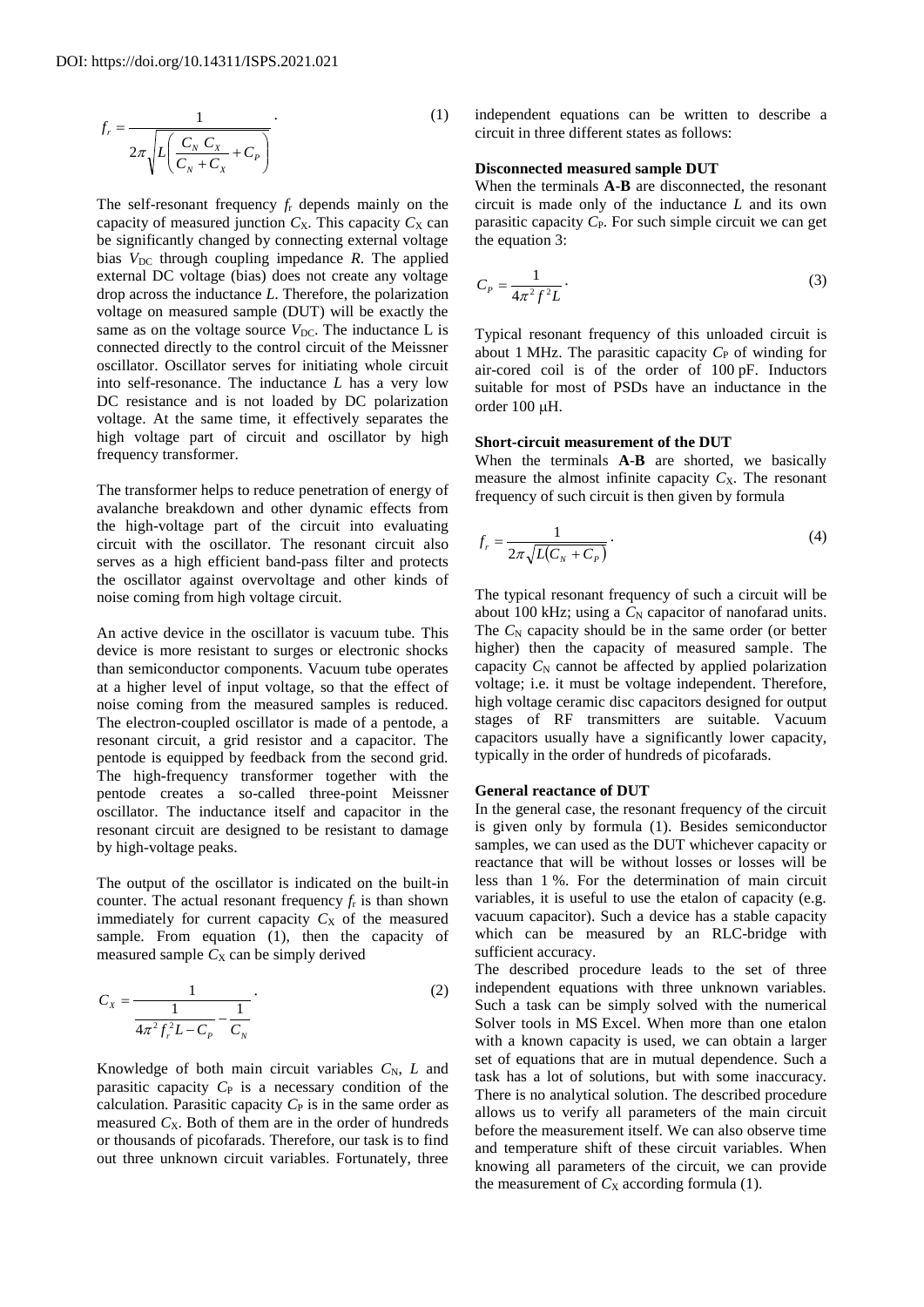# **C-V CURVES, RESISTIVITY CALCULATION**

#### **Description of C-V curves**

When we know the capacity of biased pn junction (mostly at the current DC voltage) we can study the scattering of the electric field in the Space Charge Region (SCR). Finally, we can calculate the initial resistivity of the bulk/Si-wafer. The theoretical background is described in detail e.g. in [3] and can be (with some simplification) shown in the Fig. 2.



Figure 2: Typical voltage dependence of pn junction capacity in logarithmic scale.

In the 1<sup>st</sup> area (low polarization voltage in the order units of volts) are capacities of basis P and N comparable. The capacity is approximately equal to the power function  $C \approx V^{-1/3}$ . It can be drawn on a logarithmic scale as a decreasing line with the derivation −1/3. If the applied voltage increases, the capacity behaves as the curve in the 2nd area. The voltage dependence of the capacity is equal to the power function  $C \approx V^{-1/2}$ . Pn junction behaves as an ideal capacitor. The width of SCR, resistivity of initial Si bulk and other parameters can be computed according [3]. On the logarithmic scale, it can be drawn as a declining line with derivation −1/2. Such a dependence is typical for abrupt pn junction with polarization up to kV units.

When the applied voltage in the  $3<sup>rd</sup>$  area continuously increases, the SCR suddenly stopped its expansion. The decrease of capacity slows down. The electric field propagates over the entire width of Si wafer and has no space for further expansion. The capacity of pn junction stops decreasing and is almost constant.

In the real situation, capacity behaves as a power function  $C \approx V^{-\alpha}$ , but with a very small exponent approaching zero. This effect is characteristic of 3<sup>rd</sup> area and is called the "compressed field". Such a dependence is typical for power rectifier diodes with narrow bases. They are optimized for rectifying huge currents and

have a very low forward voltage drop. Avalanche diodes and high voltage diodes for voltage levels  $5\div7$  kV are characterized only by  $2<sup>nd</sup>$  area. They behave exactly according theoretical model derived for pn junction.

#### **Resistivity calculation**

In the  $2<sup>nd</sup>$  area, SCR behaves as an ideal linear plate capacitor with thickness *w* and relative permittivity  $\varepsilon_r = 11.7$ . Under these conditions, calculations introduced in [3] can be performed. The width of the SCR expansion can be obtained from the formula

$$
w = \frac{\varepsilon_0 \varepsilon_r \, S}{C},\tag{5}
$$

where *w* is the width of SCR (typical value about tens of  $\mu$ m); *S* is the active area of pn junction; *C* is the electrical capacity given by the procedure described in previous chapter. For an abrupt pn junction with P<sup>+</sup>N or N<sup>+</sup>P structure and by Poisson equation, the following expression can be derived

$$
\frac{1}{C^2} = \frac{2}{S^2 e \, \varepsilon_0 \varepsilon_r N_D} (V_D + V),\tag{6}
$$

where  $V_D$  is the diffusion voltage; *V* is the external polarization voltage (bias) and *e* is the elementary charge. The linear trend of the dependence  $1/C^2 = f(V)$ follows from the expression (6). Let's note that equations (5) and (6) are correct only for the reverse polarization of the investigated pn junction. Diffusion capacity should be taken into account when forward polarization is assumed. Furthermore, all the expressions dealing with capacity are correct only for a planar pn junction. By combining equations (5) and (6) we can determine the concentration of donors *N*<sub>D</sub> donors in the SCR as follows

$$
N_D = \frac{2\,\varepsilon_0 \varepsilon_r \, V_r}{e \, w^2} \,. \tag{7}
$$

A typical resulting value will be in the range of  $10^{12}$  cm<sup>3</sup> to  $10^{14}$  cm<sup>-3</sup>. The last step of this procedure is the conversion from the  $N_D$  concentration to the volume resistivity  $\rho$  ( $\Omega$ cm). For commonly used material (Si, Ge, etc.) some empirical formulas or nomograms from old references [4] can be used. There are some online calculators on the websites, e.g. [5]. The simplest empirical formula for converting concentration to volume resistivity follows

$$
\rho = \frac{4 \cdot 10^{15}}{N_D}.
$$
\n(8)

A circular chip or wafer characterized by its diameter *D* is the simplest sample of bipolar power device. If we take into account the calculation only in the  $2<sup>nd</sup>$  area of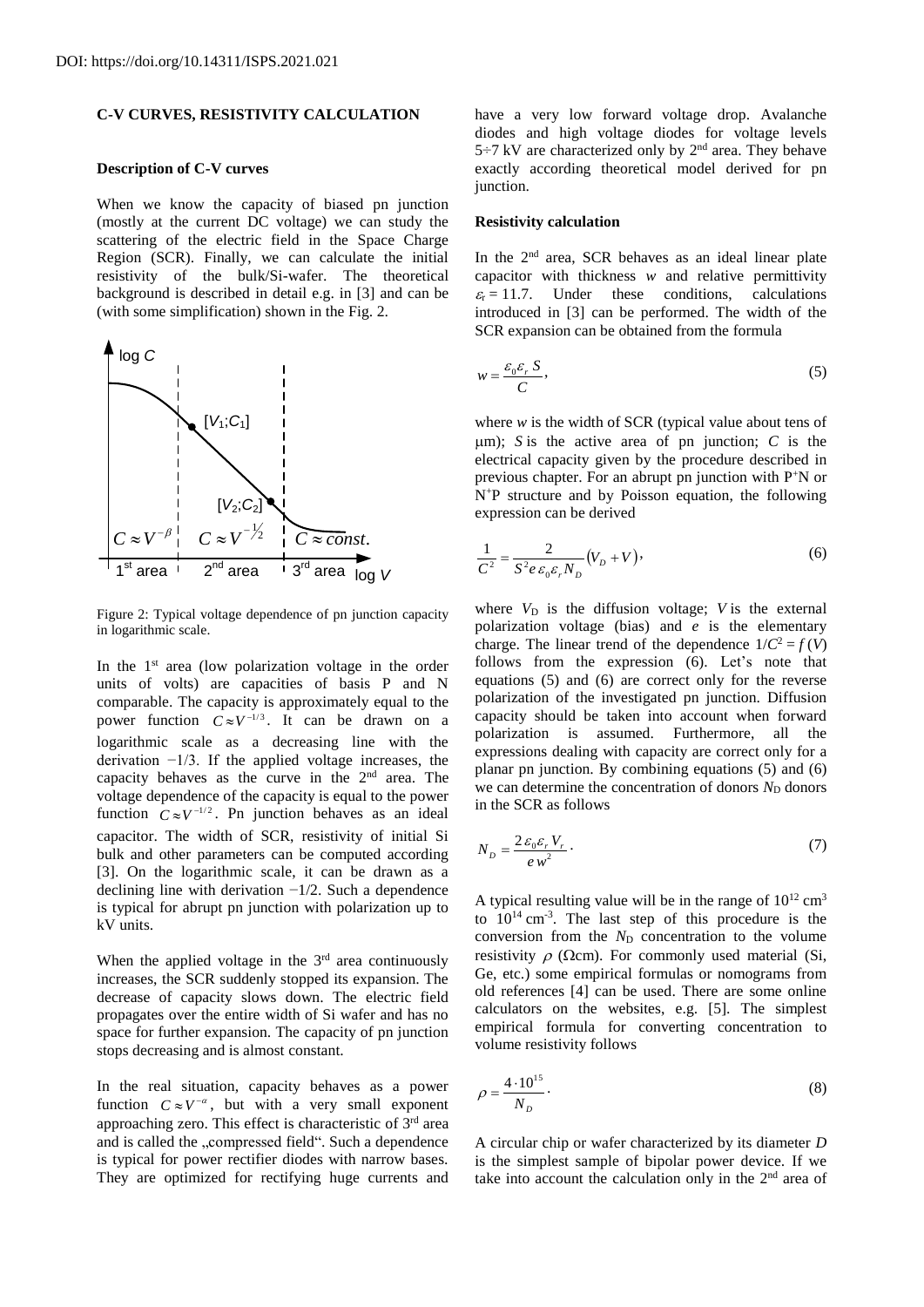the *C*-*V* curve, we can use the expressions (5-8) and assuming a derived dependence  $C \approx V^{-1/2}$ , the resistivity depends only on the dimensions of the sample and its capacity at the given applied voltage.

$$
\rho = const \cdot \frac{D^4}{C^2 V} = const' \cdot D^4 \cdot \tag{9}
$$

Thus, the calculation of resistivity is affected only by the dimensions of sample (e.g. diameter) and the measured capacity. The result does not depend on the applied voltage; from a physical point of view it cannot depend. Expression (9) is very important for estimating the uncertainty of a method and accuracy.

#### **Electric field compression**

Resonant method resp. the measured dependence  $C = f(V)$  can be used for an approximate calculation of compression of the electric filed in the SCR. The possibility to describe all areas of the *C*-*V* dependence shown in Fig. 2 by a general power function, where  $\beta$  is mostly a negative number, is the basic principle of the method.

The onset of compression is defined as the voltage at which the capacity drop slows. Let's say it is an idealized border between 2nd and 3rd area. This border is actually the intersection of the two curves of the power function. This means that we must solve the following set of equations (10) and (11):

$$
C = A_2 \cdot V^{\beta_2},\tag{10}
$$

$$
C = A_3 \cdot V^{\beta_3} \,. \tag{11}
$$

The coefficients  $A_2$  and  $\beta_2$  correspond to the measured dependence in the  $2<sup>nd</sup>$  area. The coefficients  $A_3$  and  $\beta_3$ correspond to the measured dependence in the 3<sup>rd</sup> area. Using simple algebra, it can be derived that the applied voltage *V* at the equality of both relations is given by

$$
V = \left(\frac{A_2}{A_3}\right)^{\frac{1}{\beta_3 - \beta_2}}.\tag{12}
$$

The analytical result of (12) has no physical significance. The compression process begins gradually with the expansion of SCR. The border between the 2<sup>nd</sup> and 3rd areas is not as sharp as shown in the actual measurement in Fig. 3. The compression start value was determined to be 1173 V according to (12) (marked by gray dashed line).



Figure 3: Real measurement of 2,2 kV rectifier diode.

It should be noted that before providing the calculation according to (12), it is necessary to obtain an analytical description of the individual areas of the *C*-*V* curve. The process is illustrated in Fig. 2. There are two measured points in the  $2<sup>nd</sup>$  area marked with coordinates  $[V_1; C_1]$ and  $[V_2; C_2]$ . Substitution of these coordinates into power function  $y = Ax^{\beta}$  creates a new set of two equations. The analytical solution of this set is trivial:

$$
\beta = \frac{\log(C_1) - \log(C_2)}{\log(V_1) - \log(V_2)},
$$
\n(13)

$$
A = \frac{C_1 + C_2}{V_1^{\beta} + V_2^{\beta}}.
$$
\n(14)

The coefficients A and  $\beta$  can be than used to calculate the electric field compression according to (12).

## **PRACTICAL MEASUREMENT AND RESULTS**

A prototype of the equipment described in the previous chapters was built in the year 2018 at the Department of Electrotechnology of the CTU in Prague. The basic parts and layout of the equipment are clearly visible in the Fig. 4. The polarization voltage source is manually controlled in the range  $0\div 7$  kV and is equipped with a 4.5-digit display for indication. The operation of the oscillator can be checked by a built-in counter. The oscillator is further connected to the BNC output. The excitation of the vacuum tube circuit can be observed using a built-in micro ammeter. The round table for contacting the measured sample is placed outside the equipment and is fixed with N connector. This solution shows negligible parasitic capacity and does not affect the measurement. The measuring chamber together with the central table is accessible through a transparent plexiglass cover.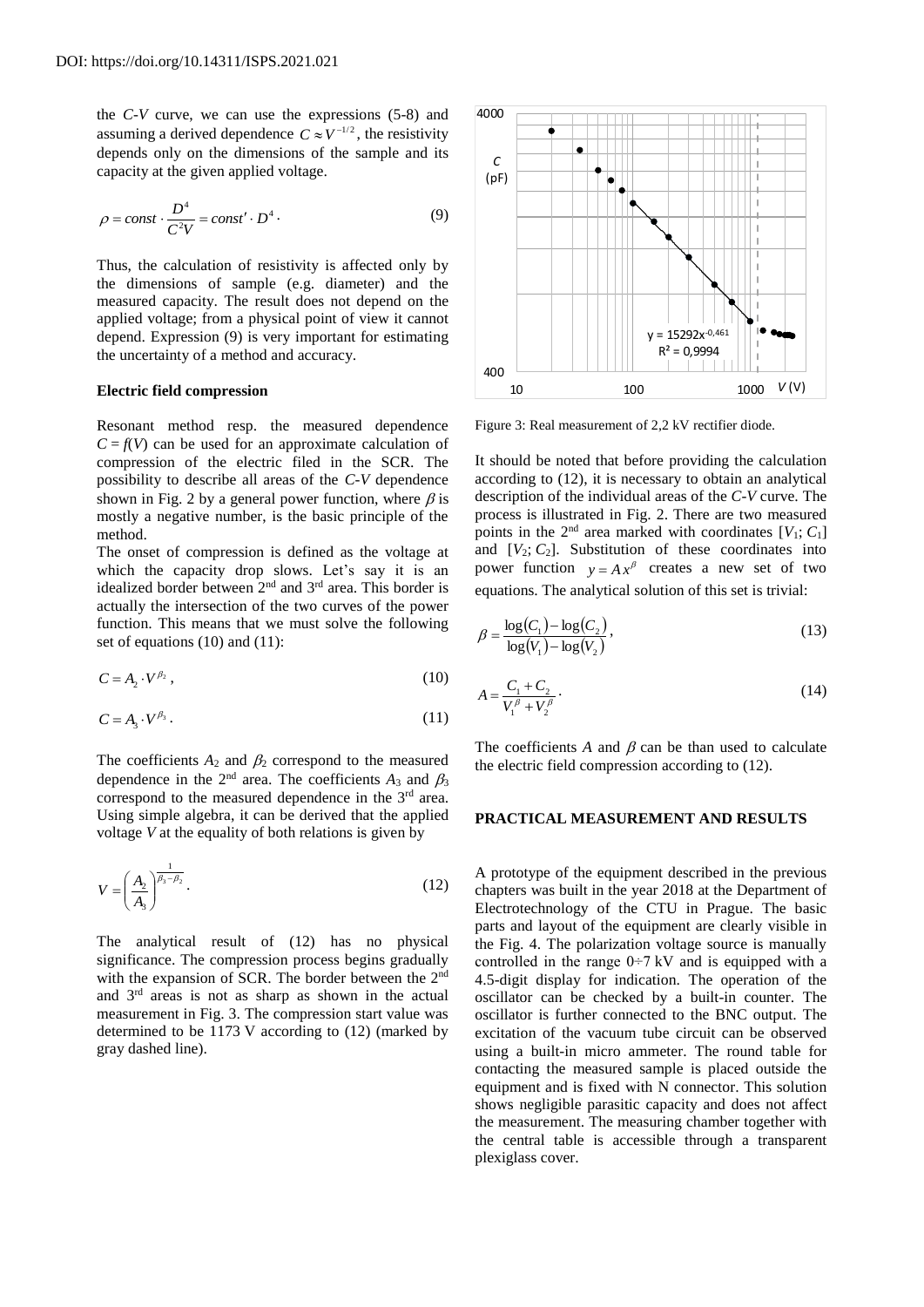

Figure 4: Prototype of a capacity measuring equipment.

The vacuum capacitor shown in the Fig. 5 was used to calibrate and determine all circuit parameters according to the circuit diagram in Fig. 1. A high-voltage vacuum capacitor 100 pF/15 kV was made in the Soviet Union for radio broadcasting transmitters. Both capacitor terminals were secured with non-ferromagnetic screw terminals. The capacity of this calibration etalon was measured with an accurate RLC meter HP 4284A with an accuracy of 0.5 %.

After that the calibration capacitor was inserted into the measuring chamber and its capacity was measured in the whole range of possible polarization voltage. There are two general advantages to using vacuum capacitor. First, it shows immeasurable power losses over the entire voltage range, i.e. it seems to be an ideal capacitor. Second, the capacity is voltage independent. Such an etalon does not attenuate the resonant circuit and does not affect the measurement itself. The only disadvantage is the relatively small capacity  $(10^2 \text{ pF})$ . Fortunately, this value is comparable to most of the measured samples.



Figure 5: Vacuum capacitor used as an etalon.

Several typical samples of power bipolar devices were measured using the device described in Fig. 4. The first example is introduced at once in Fig. 3. There is a *C*-*V* curve typical for rectifier diodes with strong compression of electric filed. A sample 36 mm in diameter shows a power function in the range of 100 V to 1000 V with an exponent close to −0.5. In the range above 1000 V, a gradual compression of the electric filed occurs. Using formula (12), the limit was calculated as a value of 1170 V. The resistivity of the bulk material was computed based on the measured capacity and its value is  $94 \Omega$ cm. The resistivity band required by the Si-wafer supplier is  $85 \div 115$  Qcm. In the low-voltage region (tens of volts), the bend of *C*-*V* curve corresponding to the  $1<sup>st</sup>$  area is clearly visible.



Figure 6: Measured *C*-*V* curve of 2.5' welding diode.

Fig. 6 is an example of *C*-*V* curve for welding diode with 2.5' diameter. The sample was measured only in a reduced voltage range up to 500 V. The power dependence has an exponent very close to −0.5. Large samples (cca  $31 \text{ cm}^2$ ) are responsible for a large total capacity of  $10<sup>4</sup>$  pF. The calculated resistivity of the bulk material is 15  $\Omega$ cm. This is in a good agreement with the band given by the supplier  $10\div 20$  Qcm. The purpose of welding diodes is to rectify huge current and their reverse blocking voltage usually does not exceed 400÷500 V. The *C*-*V* curves lie only in the 2nd area and do not show any field compression.



Figure 7: Measured *C*-*V* curve of 2' rectifier diode for 6 kV.